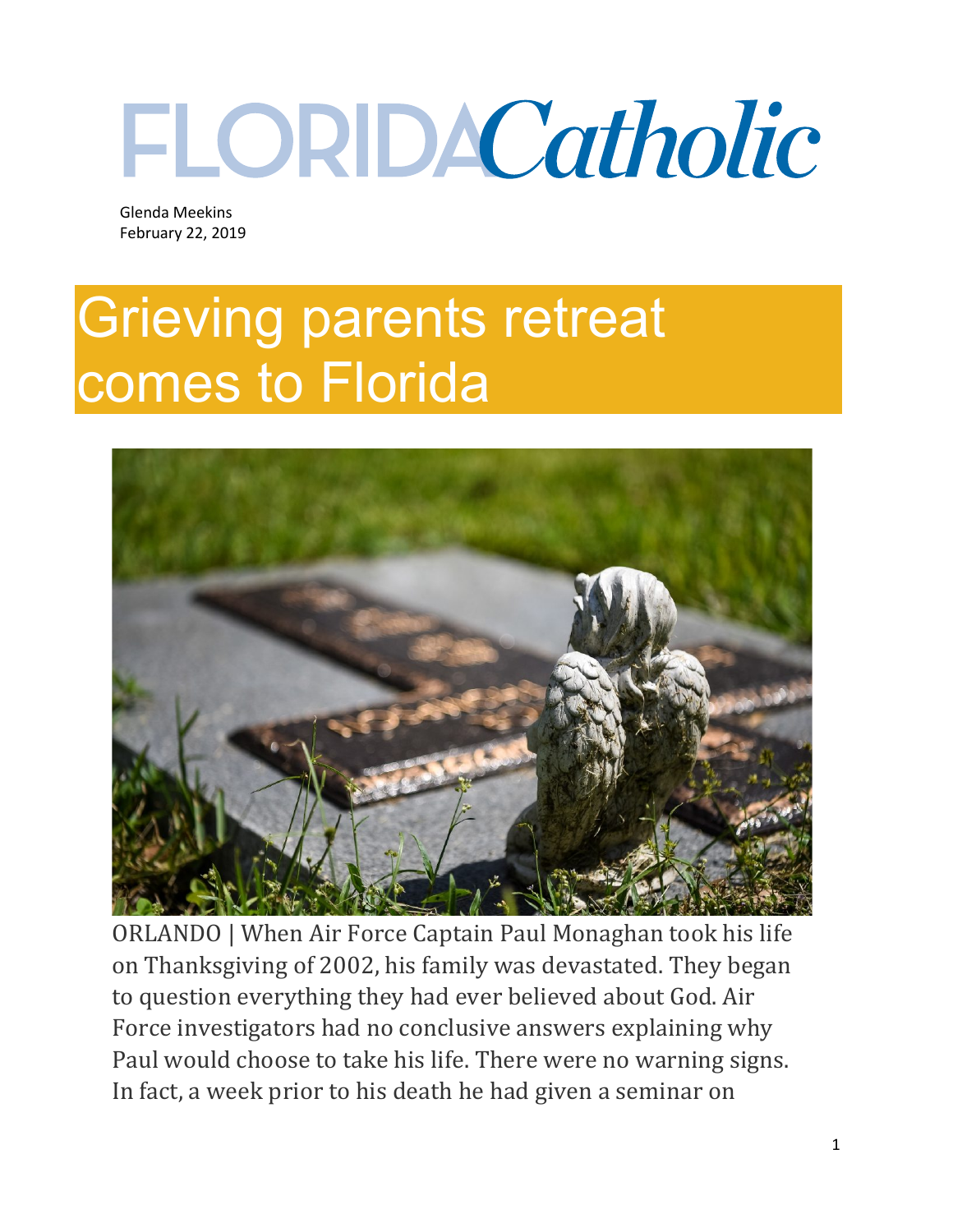suicide prevention. One thing was certain. The tragedy left his parents distraught and angry. After years of searching for understanding, healing and peace, Charley and Diane Monaghan founded The Emmaus Retreat for Grieving Parents. On March 9, they will offer this retreat in Florida for the first time at St. James Cathedral, Orlando.

There had been none of the usual warning signs. In fact, a week prior Monaghan gave a seminar on suicide prevention. Other than a troubled marriage, after a year of examining the case, Air Force investigators could not reach any logical conclusions about Monaghan's decision. One thing was certain. The tragedy left his parents distraught and angry. After years of searching for understanding, healing and peace, Charley and Diane Monaghan founded The Emmaus Retreat for Grieving Parents. On March 9, they will offer this retreat in Florida for the first time at St. James Cathedral in Orlando.

Father Miguel Gonzalez, St. James Cathedral's rector, was interested in bringing the retreat to the diocese for several reasons. "In the years that I've been a priest, obviously a lot of my time is devoted to families who have lost a loved one. Particularly for a parent to experience the loss of a child is very difficult," he said. "So I've always had a special connection to them and this opportunity is a chance to meet those parents where they are and provide for them some comfort, support and strength in their faith as they go through the grieving process."

Paul was 26, but his age does not really matter. Studies show that the loss of a child has long-term effects on physical, emotional and spiritual health and this rang true for the Monaghans. Diane, who nurtured a relationship with Christ all her life sought psychiatrists, psychologists, group therapy, research about death and suicide – trying to make sense of it. It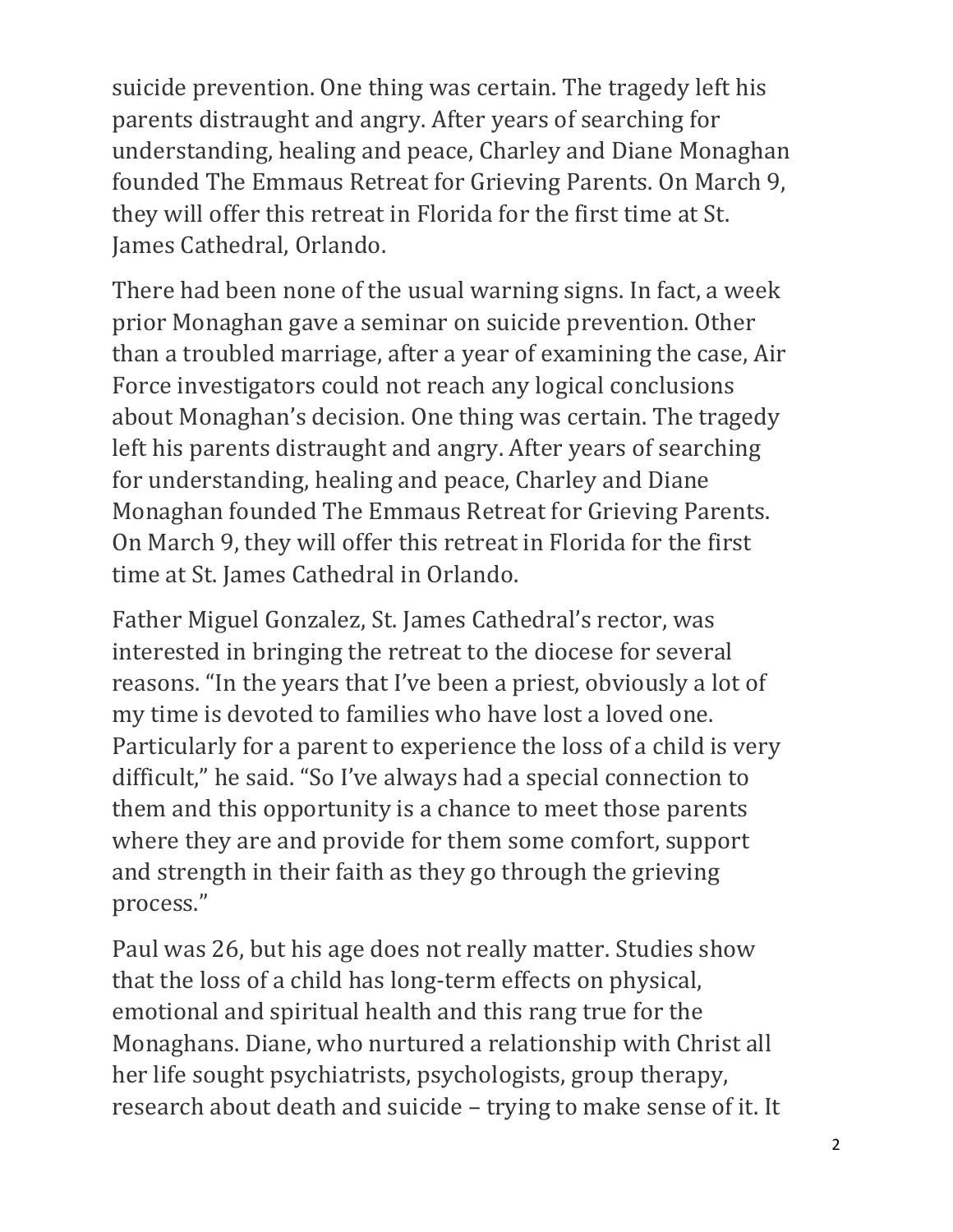was not until she attended a "Busy Persons Retreat" at St. Anthony Shrine in Boston that she began to heal. She continued spiritual direction there for three years. "It was the first time in five years I found peace and comfort," she said. Her spiritual director reassured her: "Paul is alive and well and at work in your life right now and you will definitely see him again. Pray to him, as well as for him." Diane realized, "the only peace I found was in focusing on the teachings of the Catholic Church and the resurrection."

Charley admittedly took another self-destructive path. He confesses to drinking too much and immersing himself in his work as a banker. Picking up "The Question of God" by Dr. Armand Nichols and "Mere Christianity" by C.S. Lewis, he began to put the pieces of his life back together. "My faith was only skin deep. When something like this happens, you question everything you've ever believed," he said. "I read myself back into the Church."

After much prayer, Diane thought a retreat for grieving parents based on the teachings of the Church could help others. Charley's initial reaction was to have no part of it. "There was no way I was going into a room full of strangers and unveil myself," said Charley. Gradually he came around. "The gifts of the Holy Spirit were poured out to me that day," he recalls. The two found sharing their story with others who understood their particular grief, served as a healing balm to an open wound. After two years and calls from all over the country from struggling parents who heard about the retreats, the Monaghans regrouped. In 2012, under the spiritual direction of the Franciscan Friars at St. Anthony Shrine in Boston, they established The Emmaus Ministry for Grieving Parents whose children, of any age, have died by any cause, no matter how long ago. Today they are in eight dioceses in 11 states.